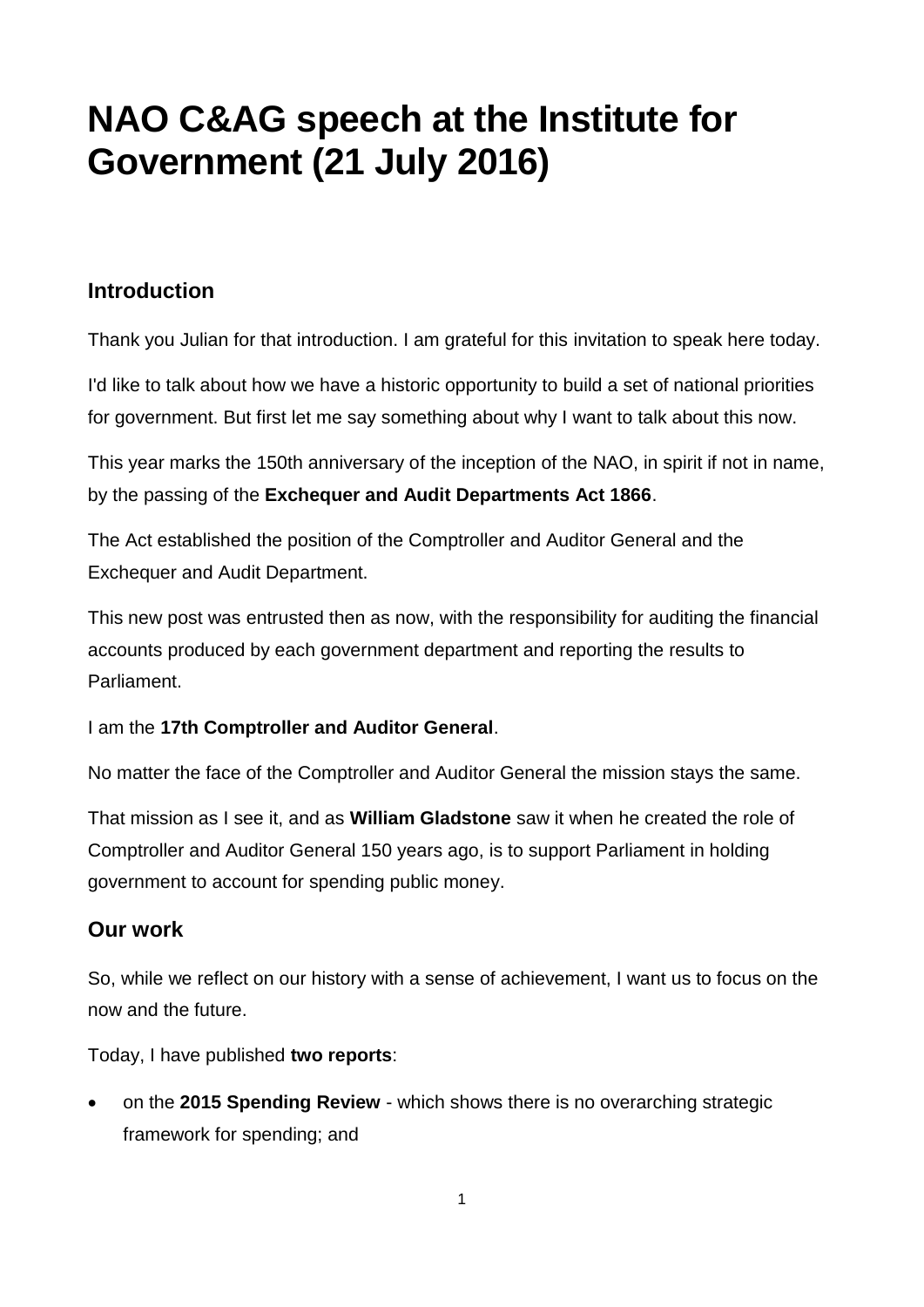on **progress with Single Departmental Plans** - which show that the Plans are a positive step but they are not yet a credible framework for planning over a three-year period.

And later this year the NAO will publish **a study on civil service capability**. The aim for this study is to answer the following question: *'Does government have a coherent plan for closing the current 'capability gap'?*

My hunch based on previous work in this area and the shape of the current evidence is that the government does have a plan. But it is not comprehensive and is based on growing skills in the civil service, and that will take time to develop.

Much of what I will go on to say is contained in these reports in greater detail. And I am grateful to the NAO team who have worked very hard to look into these issues.

I am hugely supportive of the work that **John Manzoni** is doing in the Cabinet Office. A lot of what is in our reports, John is addressing.

His work to bring in single departmental plans and to ensure we have the best people with the right skills throughout the civil service is to be commended.

There have been advances - for example the guidance on managing major projects has been significantly improved in recent years.

But this is a consensual process that will inherently bear fruit over time.

#### **Importance of prioritisation**

The NAO has this unique insight into the whole of government that no one else has.

I want to draw on this to talk to you about what it means to manage and prioritise such a huge array of government activities and projects, and to do it well?

We must start by not pretending that the civil service can deliver whatever minsters throw at it.

The civil service is over-committed. Our work gives us ample evidence of this.

For example we often see, as we have seen with **HS2** and **Universal Credit**, costs rising and timetables being extended.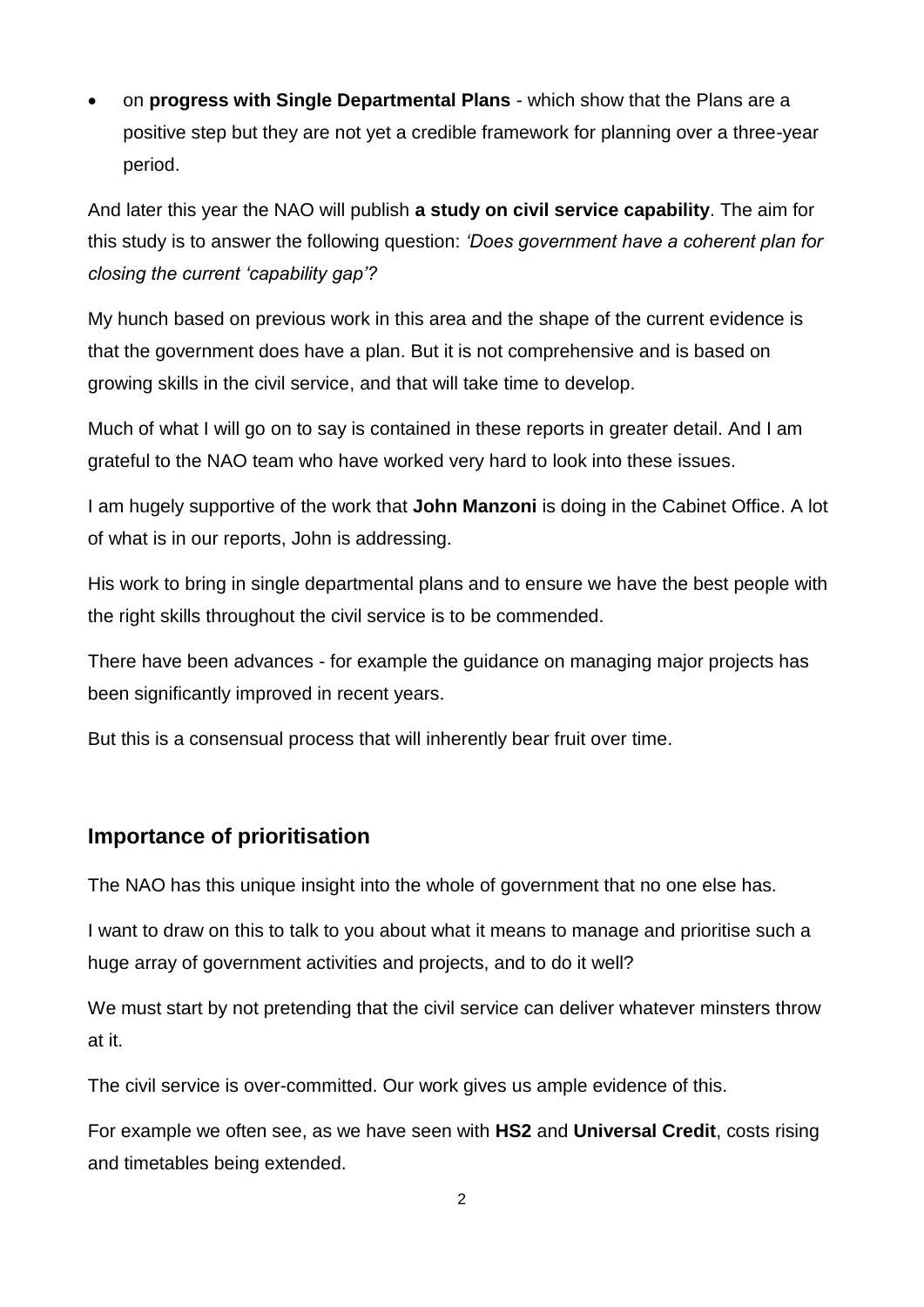The civil service needs to stop doing things that are not mission critical. To decide what to stop or delay, Government must get much better at prioritising its activities and projects.

That means working out which initiatives use lots of resources but are only really 'nice to have', and deprioritising those activities.

At present, the **Government's portfolio of major projects** is enormous.

It includes central government's biggest and riskiest projects, and in September 2015 it had an estimated whole-life value of **£405 billion**.

This portfolio could profoundly transform our national infrastructure and public services.

Indeed, the **Infrastructure and Projects Authority** suggests between 70% and 80% of their projects are transformation projects with a large digital element.

And civil servants are being asked to deliver this at a time when Westminster departments have ever smaller workforces.

As of December 2015, civil service headcount was down nearly one-fifth since 2010.

With such a large portfolio of major projects, I frequently see a 'muddling through' at the expense of a real business-like managerial approach to policy implementation.

A 'go for it' heroic effort is prized at the expense of clearly thought-out strategic prioritisation.

## **Reasons why we over-commit**

So why is the civil service over-committed?

In our work, we have repeatedly found that problems in the delivery of public services can be traced back to the way in which civil servants and Ministers make decisions about implementing policies and running major projects.

Ministerial terms are often short, sometimes less than five years, and each Minister wants to make his or her mark.

Ministers want initiatives that they can bring to fruition during their term in office.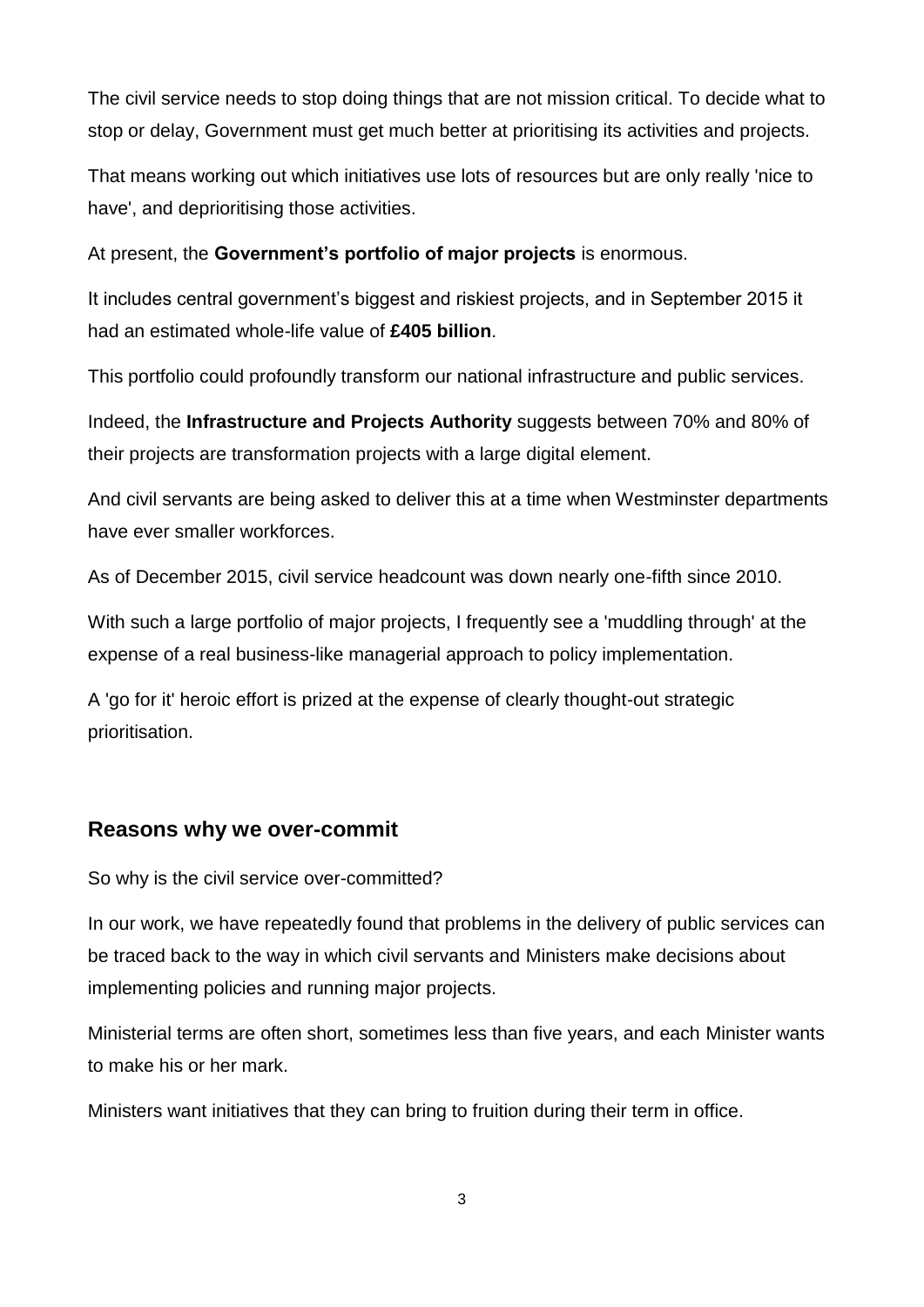Imagine the oddity of a new Minister standing up in the House to say: "*I have no new policy initiatives to announce because my department is at capacity in terms of what it can do well. So I am diligently carrying on the initiatives started by my predecessor in an effort to bring them in on time and on budget."*

Whilst my staff and I would find this immensely refreshing and so might the taxpayer, in our current political culture that would be met with a few raised eye brows!

And this is coupled with the fact that - as I see it - civil servants find it very difficult to tell Ministers that they cannot deliver.

In my experience, and in the experience of several retired civil servants I know, civil servants are understandably keen to please and seem 'can do'.

This means that projects go ahead when departments don't have the spare resources to take them on. And often without knowing the private sector's capacity to play their part.

For example, HS2 is relying on developing a whole new, cheaper, supply chain to bring that project in within its planned cost.

And this can contribute to unrealistic expectations of what is achievable.

We are in effect 'robbing Peter to pay Paul' - denuding one project to start another.

We have seen this when it comes to **major rail projects**. Civil servants are pulled away from one project to work on another before the other has reached its conclusion.

We need to ask ourselves, can the public sector deliver Hinckley Point C, a third runway, HS2, a northern power house, nuclear decommissioning, Trident renewal *and* Restoration and Renewal of the Palace of Westminster all at the same time?

All these projects are drawing on the same pool of skills and many of these contain optimism bias that they will be able to meet their skill needs at an appropriate cost.

One thing is clear, given the dynamics and track record I've outlined, departments are unlikely to reduce these commitments under their own steam. This needs to be part of a wider, overarching and imposed approach.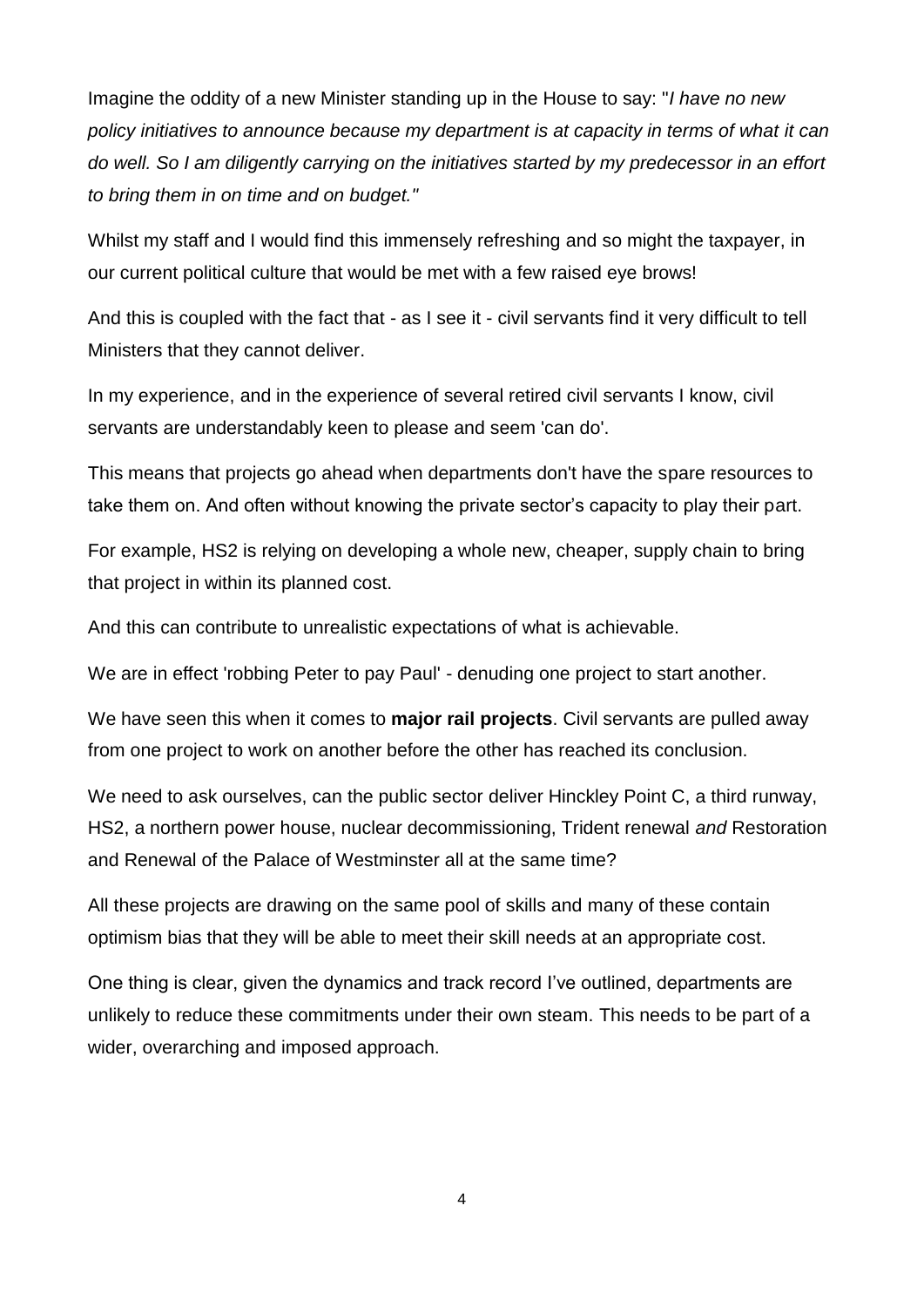#### **Record of accomplishment**

To date, the Government's record of accomplishment is best characterised by the phrase 'we get their in the end instead of right first time'.

In the last Parliament, while the NAO reported on improvements in the way aspects of projects in some departments were managed, we also reported regularly on project failures and on ongoing projects that were experiencing considerable difficulties.

Our work on managing business operations also showed that government has weaknesses in many aspects of its systems.

And the Committee of Public Accounts has been frustrated by the lack of workforce planning in the civil service, and for teachers and NHS staff.

The Government has responded positively to a range of our past recommendations.

For example, the Cabinet Office acknowledged that it, and departments, needed to do more on workforce planning.

But still we see persistent failures in values for money.

#### **Skills, money and the capability gap**

Let's pause for a minute and consider that doing things well is more complicated than it used to be.

The activities of government are ever more interdependent and much more technical than in the past. Failure, now, does ever more damage to public value.

To get such projects right there are three main dependencies: skills, money and time.

When it comes to **skills**, today's civil service needs people who can carry out highly technical projects with large digital and behaviour change components.

People with these skills have a cost and the government needs to ensure there are enough such people in the market place and in the government's commissioning function, and that the balance between them is right.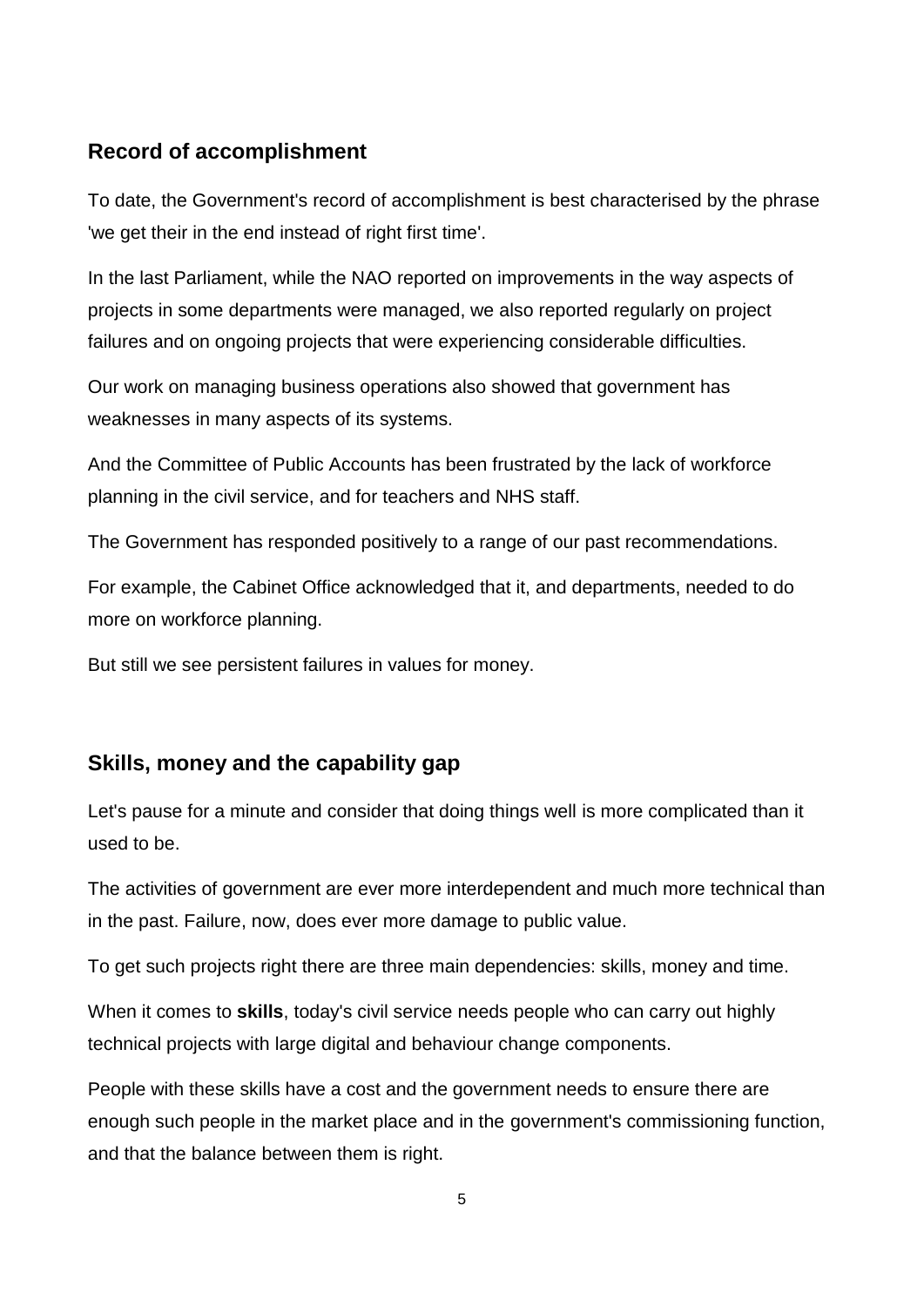That's of course in addition to people with project and portfolio management skills.

And where there are **capability gaps**, the government needs to have a clear idea of those gaps.

In 2015, we did some work to look at digital skills across government.

The **'digital capability gap'** in people terms means that government needs to find around **2,800 staff** with the digital skills to undertake its digital change projects over the next five years.

If government managed to employ all of the digital specialists required as **permanent civil servants**, it would cost **£213 million** to fill the gap. And it would be roughly double that in contract labour.

When it comes to **money**, departments have been asked to do more with less whilst being handed smaller budgets themselves.

Some departments still appear to have big reform plans to transform the way they deliver and reduce their headcount. For example, in the last Parliament Spending Review BIS – as was - has had its administration budget cut by 40%. We need to ask ourselves is it reasonable to plough on with such departmental reform plans.

Finally on **time**, I frequently see unrealistic timescales as optimism bias has crept into project planning.

# **Why and how to prioritise**

If we are over-committed, we need to lighten the load – and that means stopping doing things. This can be done by not adding projects, or by cancelling existing ones.

Prioritising is about making these choices intelligently. So we need to know how much scarce resource would be released by a particular decision and what consequences that decision would have elsewhere.

Departments should routinely keep track of these priorities and recognise wider government needs when called on.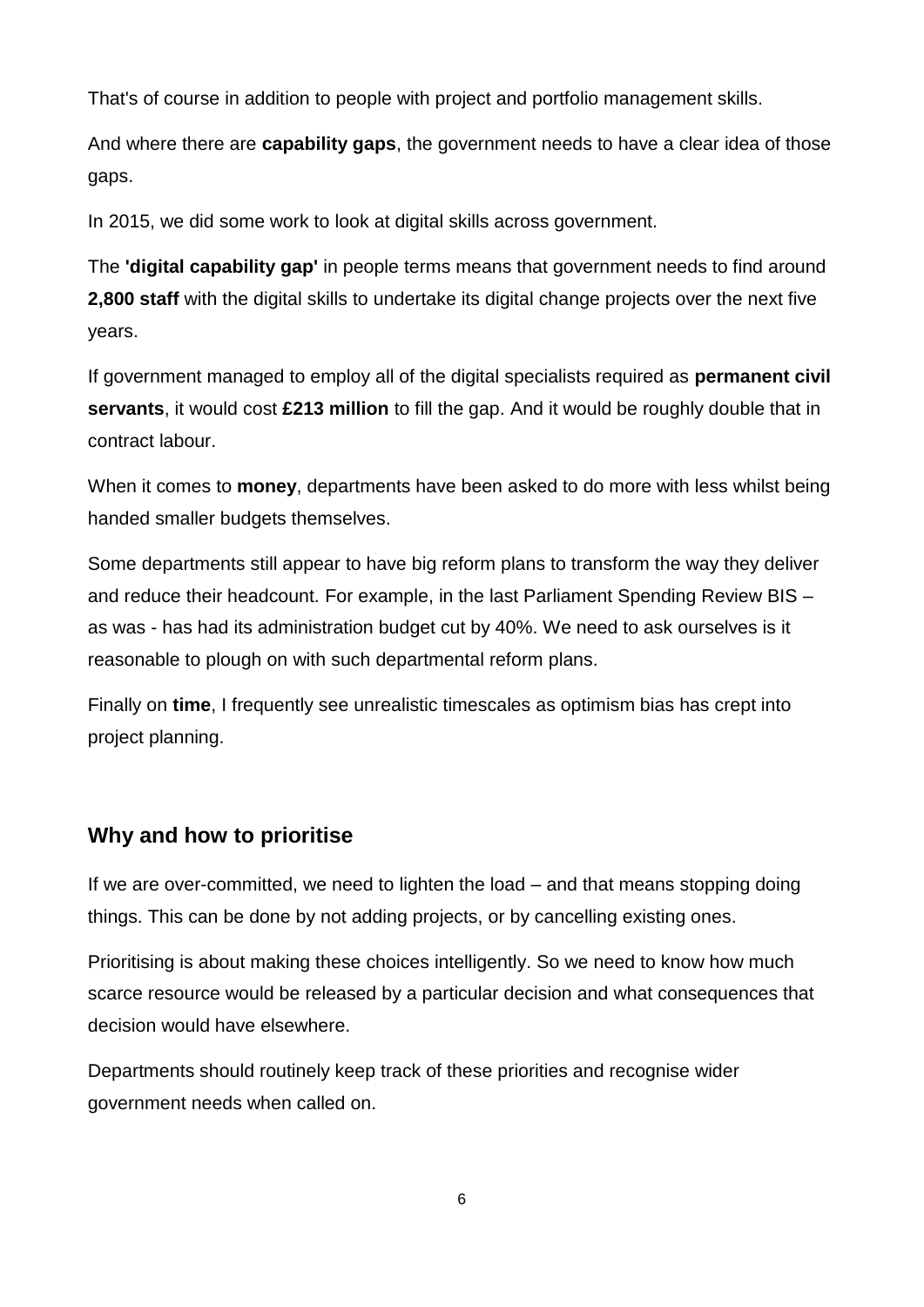It is not for me to say what the government's priorities should be, but let me give an example to illustrate the web of high dependencies.

For something like the **project to provide real time information at HMRC** if that had been deprioritised that would have had a knock on effect for Universal Credit, PAYE and many of the activities of DWP and HMRC. So to delay that project would jeopardise many other major projects at other departments. That would make it an unattractive choice.

Let's suppose that the Government say the potential **replacement of the emergency services' airwave network** as a relatively free standing project and able to wait for a few years. This would an example of something that could be delayed.

As I have said I am hugely supportive of the work that **John Manzoni** is doing.

But the current collection of processes do not yet amount to the coherent framework for prioritising and managing public sector activity.

And progress is too slow for the current dynamic environment in which we find ourselves. Improvement is slower than the growth in the challenges the public sector faces.

And today, the situation is ever more urgent…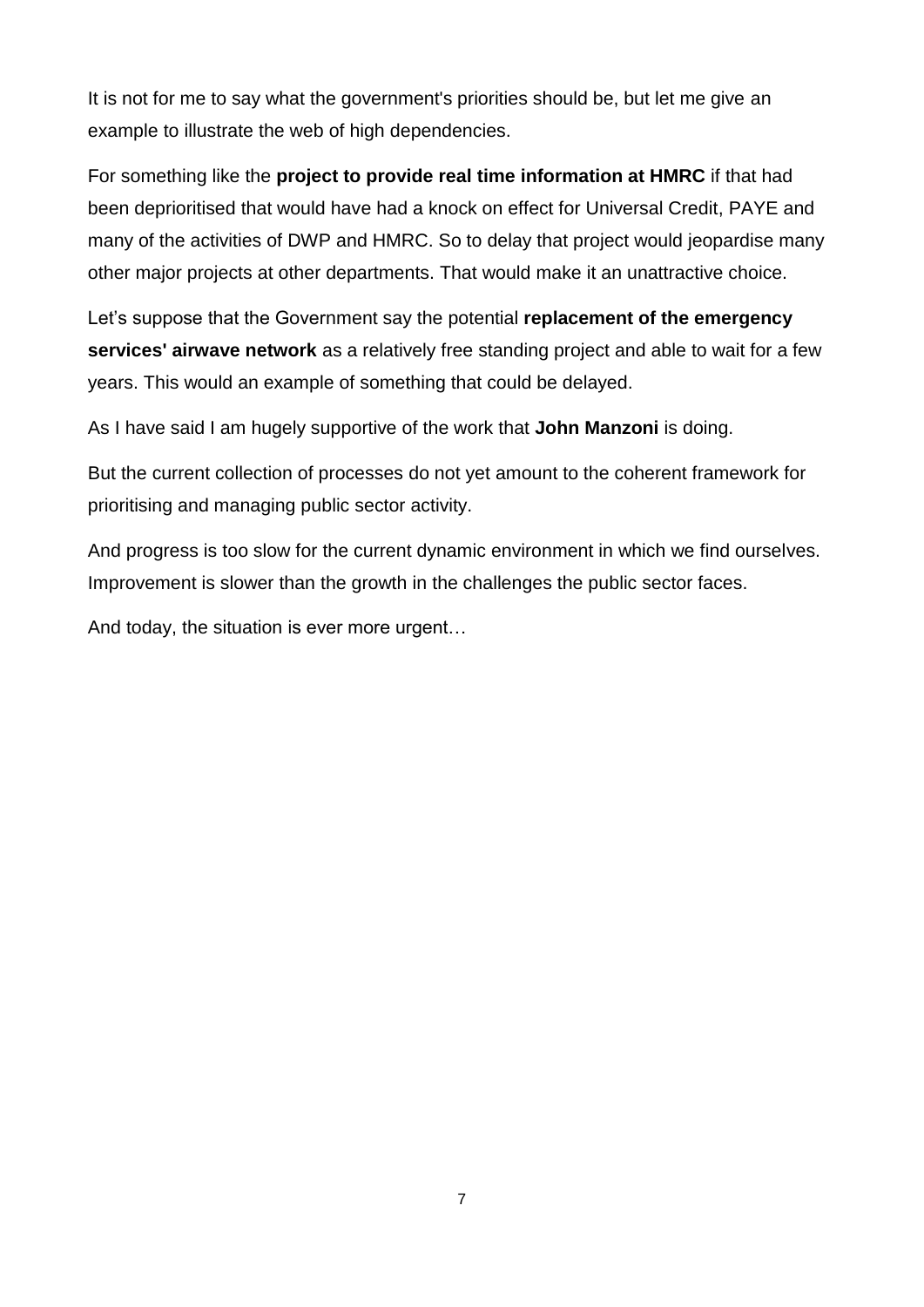## **Brexit and Scotxit**

Because now, we have Brexit.

#### [PAUSE]

Having taken the decision, Brexit brings with it a completely new layer of unknowns and requirements. It will be a major upheaval for the public sector for years to come and it can fairly be described as an 'abnormal challenge'.

The Government does recognise this I think. Some of the machinery of government changes we have just seen imply an acknowledgement of the scale of the challenge.

But we can already see the beginnings of existing activities being denuded of capability as civil servants are pulled away to Brexit related activities.

And we could find that we add to that a possible 'Scotxit' – please note my personal invention of this term! – given that Scotland voted to remain in the EU.

Add to that our massive major projects portfolio, and my experience of watching the public sector at close quarters tells me the system could come to a halt under its own weight.

We will have set civil servants a Herculean task and set them up to fail. And none of us can afford that.

Please don't misunderstand me, I am not joining the clamour pointing to our lack skills in trade negotiation.

My point goes further. If that were the only issue, we'd be relatively well placed!

I am calling for a step change in the way we manage the activities of government. Brexit means lots of additional work for departments.

Every department will need to do a stock take of its interactions with the EU.

Everything from EU science research funding, to aviation policy, to fisheries policy – and almost everything that DEFRA does - will need to be looked at and new systems and business operations put in place to fill the gap left by the EU.

Already we can see the UK being cut out of some EU systems, science funding being one area.